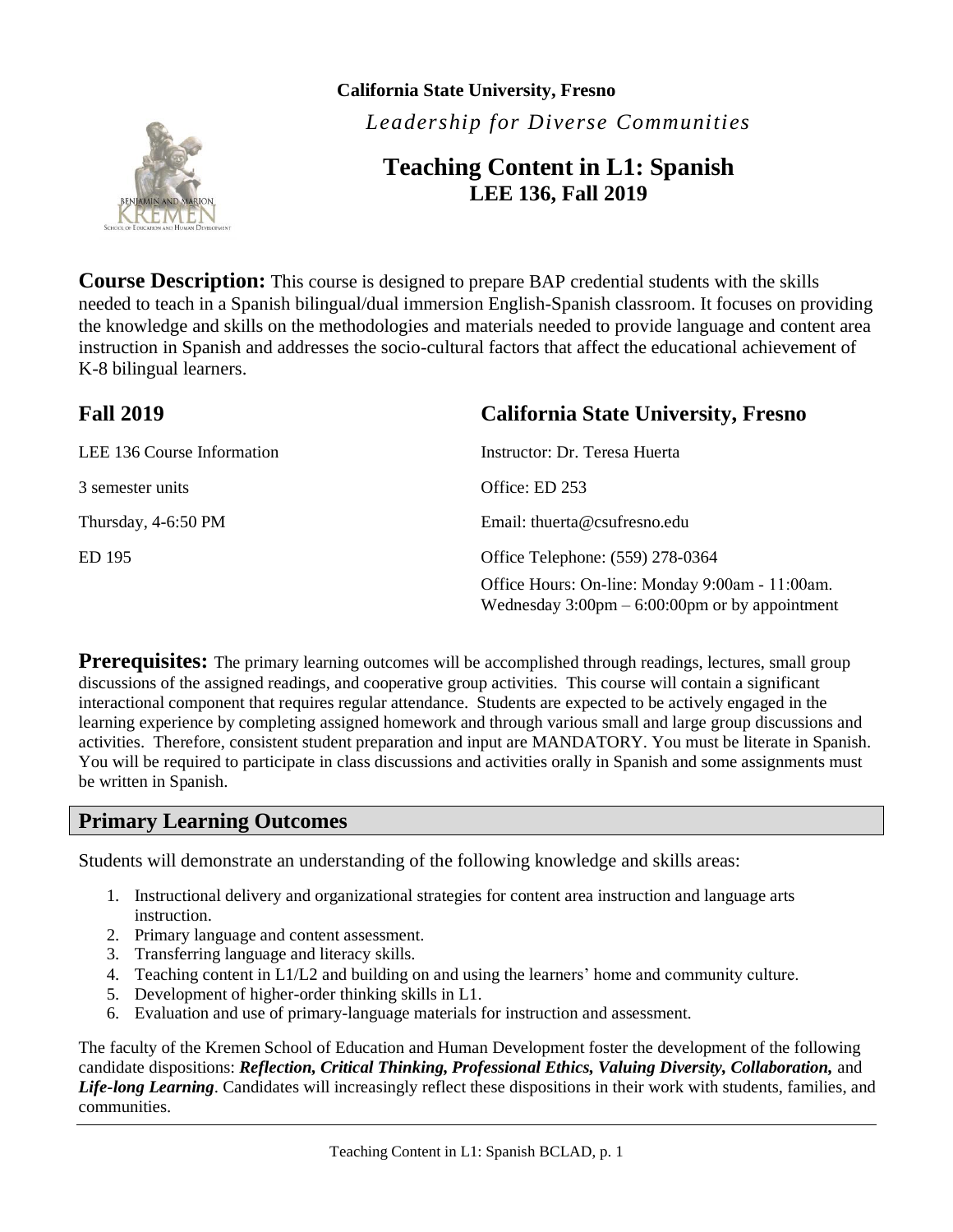### **Required Texts, Articles, and Instructional Materials**

Dual Language Instruction. A Handbook for Enriched Education (2000). Cloud, Nancy, Genesee, Fred, and Hamayan, Else. Boston: Heinle.

Teaching for Biliteracy: Strengthening Bridges Between Languages (2012). Beeman, Karen and Urow, Cheryl. Caslon.

Basic Spanish F/teachers (2010). Mena-Aylln, Francisco, Jarvis, Ana C., and Lebredo, Raquel. Cengage.

Articles/handouts will be posted on Canvas.

Recommended: VOX New College Spanish and English Dictionary, ISBN 0-8442-7999-4 A three-ring binder with divided sections

### **Examinations and Major Assignments**

*Attendance:* Consistent student attendance, preparation, and participation are CRUCIAL. Students are responsible for all the material presented in class and in the readings. Because of the interactional component and the amount of group work activities, late arrivals and/or early departures will not be regarded favorably. Do plan to be ready and present for each session of the course including on-line assignments*.* Your final grade will reflect the extent to which you show evidence in class and on Blackboard that you have completed the assigned homework reading and can discuss the content of the articles in class.

*Diálogo con el tema***:** A weekly *Diálogo con el tema* will be due at the beginning of each session and will be worth 12 points each. This assignment is to be written in Spanish unless otherwise specified. See **Appendix A** for specific details. *(20 pts.*)

*English Language Learner Interview:* Participants will conduct an interview of a emergent learner whose primary language is Spanish that will include a student profile/family background, school experiences as an EL student, bilingual program experiences, description of English and Spanish assessments that student has been given, examples of student work to show progress related to both primary language development and English language development, and a reflection on the experience. See **Appendix B** for specific details. *(20 pts.*)

*ELD Lesson Plan:* Participants will be required to write a lesson plan using the knowledge and strategies addressed during Part Three: English Language Development/Transferability of the course. See **Appendix C** for specific details. *(20 pts.*)

*Spanish Content Lesson Observation:* Participants will be required to observe a content area lesson in Spanish. Required elements for this observation will include appropriate strategies for content area instruction, ways in which content area standards are addressed in the lesson, use of multicultural literature, and evaluation and assessment techniques. See **Appendix** for specific details. *(20 pts.*)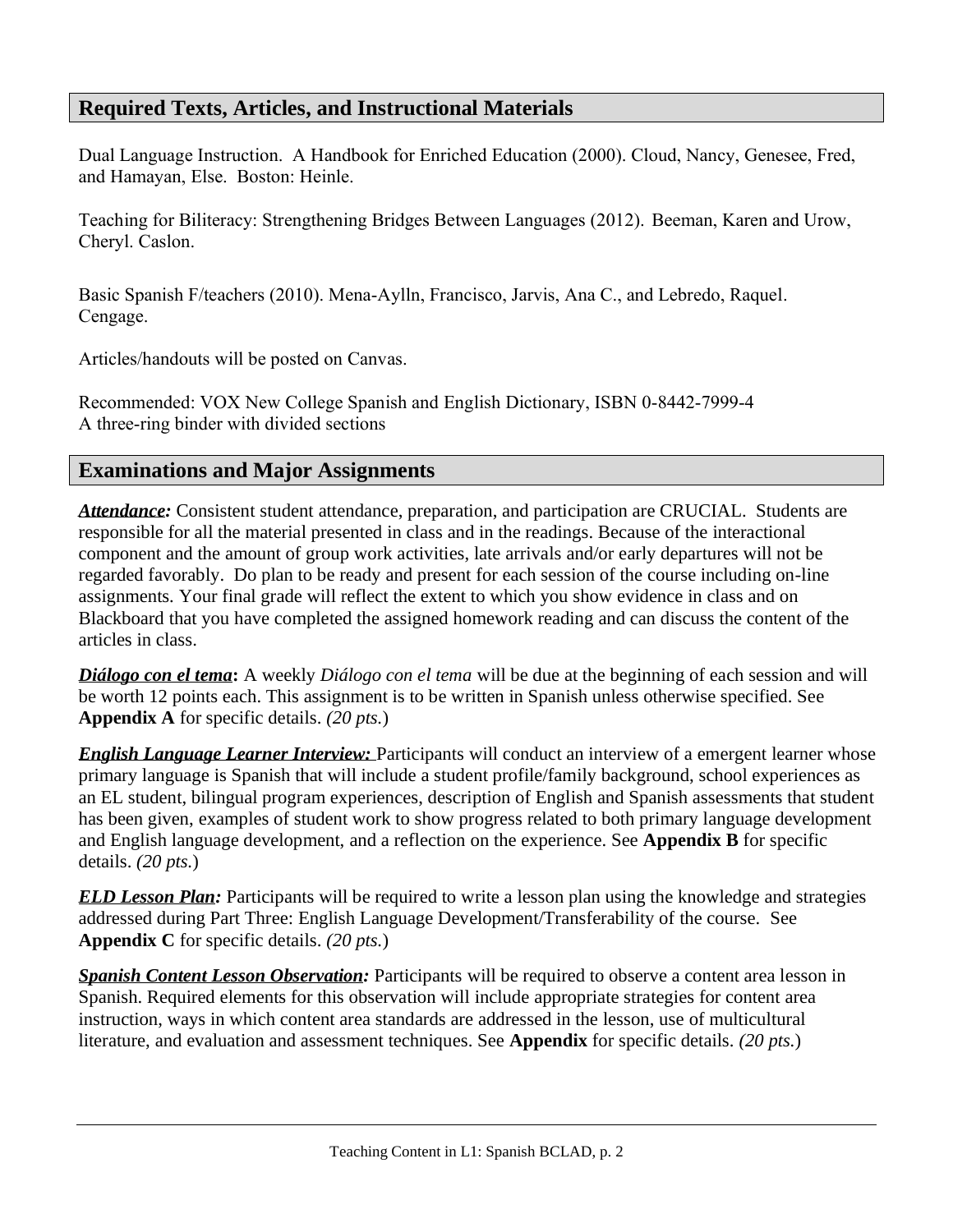*Present Content Lesson in Spanish:* The final project will address the use of multicultural children's literature in the Spanish bilingual classroom. Specific directions will be given at the time it is assigned. *(20 pts.*)

*Quality of Work:* All work submitted must be of high quality. All papers must be proofread and edited, typed, and all assignments must be neat. It is important that all work submitted in Spanish contain accent marks and other appropriate grammatical marks. Those assignments of an unacceptable quality will be returned ungraded. **No assignments will be accepted more than one week late.**

| -<br><b>DUE DATE</b> | <b>ASSIGNMENT</b>                     | <b>POINTS</b> |
|----------------------|---------------------------------------|---------------|
| <b>Sessions</b>      | Diálogo con el tema (5)               | 20 points     |
|                      |                                       | (4 pts each)  |
| Sept. 19             | <b>EL</b> Interview                   | 20 points     |
|                      |                                       |               |
| Oct. 17              | ELD Lesson Plan                       | 20 points     |
|                      |                                       |               |
| Nov. 14              | Content Lesson in Spanish Observation | 20 points     |
|                      |                                       |               |
| Dec. 12              | Present Content Lesson in Spanish     | 20 points     |
| Dec. 19              | Final                                 |               |
|                      | Total                                 | 100 points    |

#### **Assignment and Examination Schedule**

### **GRADING**

Grading will be based on points. Points will be awarded for various assignments and exams and the final grade will be determined based on the following scale:

90-100 points = A 80-89 points = B 70-79 points = C 60-69 points = D  $\lt 60$  points = F

### **Course Policies & Safety Issues**

**Subject to Change:** This syllabus and schedule are subject to change in the event of extenuating circumstances. If you are absent from class, it is your responsibility to check on announcements made while you were absent by contacting fellow students, checking blackboard, or emailing the instructor.

**Copyright:** You will be provided with digital and/or printed materials to support your learning in this course. As all of these materials are proprietary in nature, and most are protected by copyright, you may not reproduce or retain any of the materials for purposes other than class work.

### **University Policies**

**Policy on Students with Disabilities.** Upon identifying themselves to the instructor and the university, students with disabilities will receive reasonable accommodation for learning and evaluation. For more information, contact Services to Students with Disabilities in Madden Library 1049 (278-2811).

**Policy on Cheating and Plagiarism.** Cheating is the actual or attempted practice of fraudulent or deceptive acts for the purpose of improving one's grade or obtaining course credit; such acts also include assisting another student to do so. Typically, such acts occur in relation to examinations. However, it is the intent of this definition that the term 'cheating' not be limited to examination situations only, but that it include any and all actions by a student that are intended to gain an unearned academic advantage by fraudulent or deceptive means. Plagiarism is a specific form of cheating which consists of the misuse of the published and/or unpublished works of others by misrepresenting the material (i.e., their intellectual property) so used as one's own work. Penalties for cheating and plagiarism range from a 0 or F on a particular assignment, through an F for the course, to expulsion from the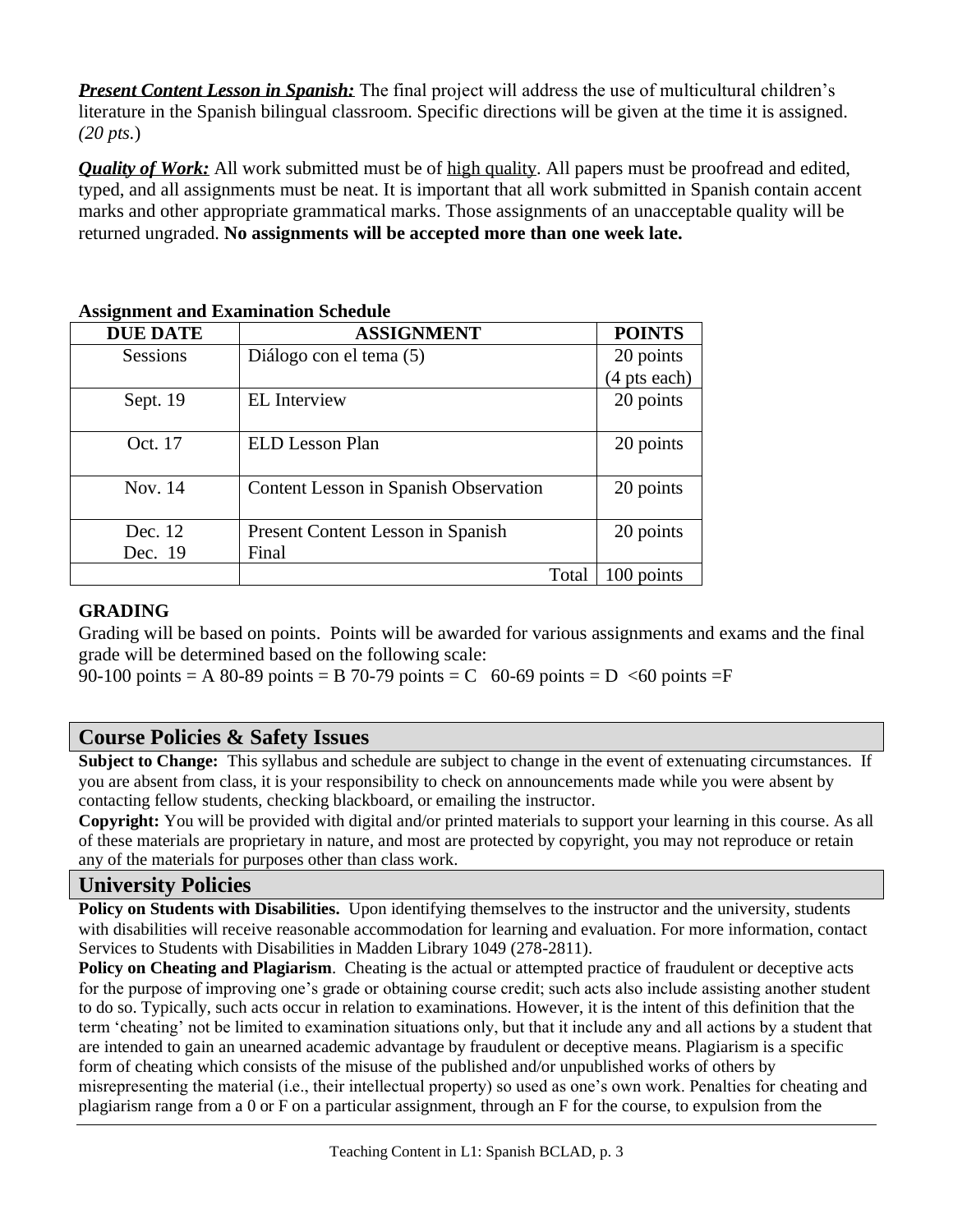university. For more information on the University's policy regarding cheating and plagiarism, refer to the Schedule of Courses (Legal Notices on Cheating and Plagiarism) or the University Catalog (Policies and Regulations)

**Computers.** At California State University, Fresno, computers and communications links to remote resources are recognized as being integral to the education and research experience. Every student is required to have his/her own computer or have other personal access to a workstation (including a modem and a printer) with all the recommended software. The minimum and recommended standards for the workstations and software, which may vary by academic major, are updated periodically and are available from Information Technology Services [\(http://www/csufresno.edu/ITS/\)](http://www/csufresno.edu/ITS/) or the University Bookstore. In the curriculum and class assignments, students are presumed to have 24-hour access to a computer workstation and the necessary communication links to the University's information resources.

**Disruptive Classroom Behavior.** The classroom is a special environment in which students and faculty come together to promote learning and growth. It is essential to this learning environment that respect for the rights of others seeking to learn, respect for the professionalism of the instructor, and the general goals of academic freedom are maintained. ... Differences of viewpoint or concerns should be expressed in terms which are supportive of the learning process, creating an environment in which students and faculty may learn to reason with clarity and compassion, to share of themselves without losing their identities, and to develop and understanding of the community in which they live . . . Student conduct which disrupts the learning process shall not be tolerated and may lead to disciplinary action and/or removal from class.

**Honor Code:** "Members of the CSU Fresno academic community adhere to principles of academic integrity and mutual respect while engaged in university work and related activities." You should:

- a. understand or seek clarification about expectations for academic integrity in this course (including no cheating, plagiarism and inappropriate collaboration)
- b. neither give nor receive unauthorized aid on examinations or other course work that is used by the instructor as the basis of grading.
- c. take responsibility to monitor academic dishonesty in any form and to report it to the instructor or other appropriate official for action.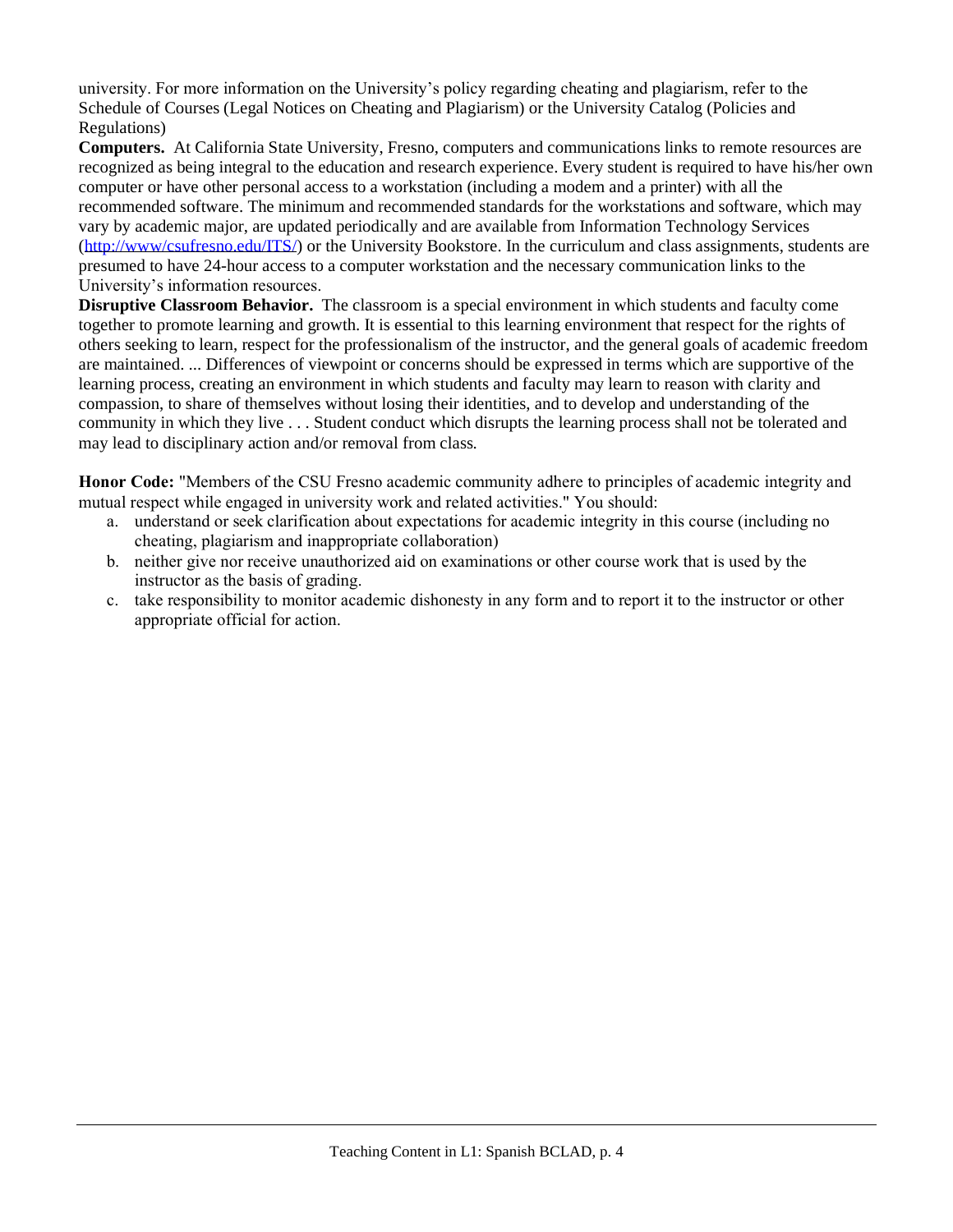#### **Course Schedule**

**Date Topic Assignments** (for following week) 1 August 22 **Syllabus** Review Core Assignments • **Appendix A**: A Glossary of Terms for EE Teachers: • Handout Spanish/English Glossary • **Chapter One** in Cloud, Genesee, & Hamayan 2 August 29 • **Foundations** (Fundacion) Sumario y reflexió • Video: Speaking in Tongue*s*? • **Chapter Two** in Cloud, Genesee, & Hamaya 3 September 5 **No Class - BCN** • Read Article: • Zoom: Group discussion, create discussion, write reflection paper on Chapter 1 & 2 • **Chapter Three** in Cloud, Genesee, & Hamaya 4 September 12 • **Diálogo con los temas # 1 y 2: Program** Development and Implementation • Sumario y reflexión • **Next Week**: EB Interview • **Chapter Four** in Cloud, Genesee, & Hamaya 5 September 19 • *EB Interview Assignment Due* • **Chapter Five in** in Cloud, Genesee, & Hamaya 6 September 26 • Oral Language Development • Sumario y reflexió • **Chapter Six** in Cloud, Genesee, & Hamaya 7 October 3 • Teaching Literacy in Two Languages • Sumario y reflexió • **Chapter 1** in Beeman & Urow Teaching for Biliteracy • **Diálogo con el tema #4:** Multicultural Literature • *ELD Lesson Plan*

Note: The schedule and procedures for this course are subject to change in the event of extenuating circumstances.

• **Chapter 2** in Beeman & Urow

Teaching for Biliteracy

Sumario y reflexió

9 October 17 • *Due: ELD Lesson Plan*

8 October 10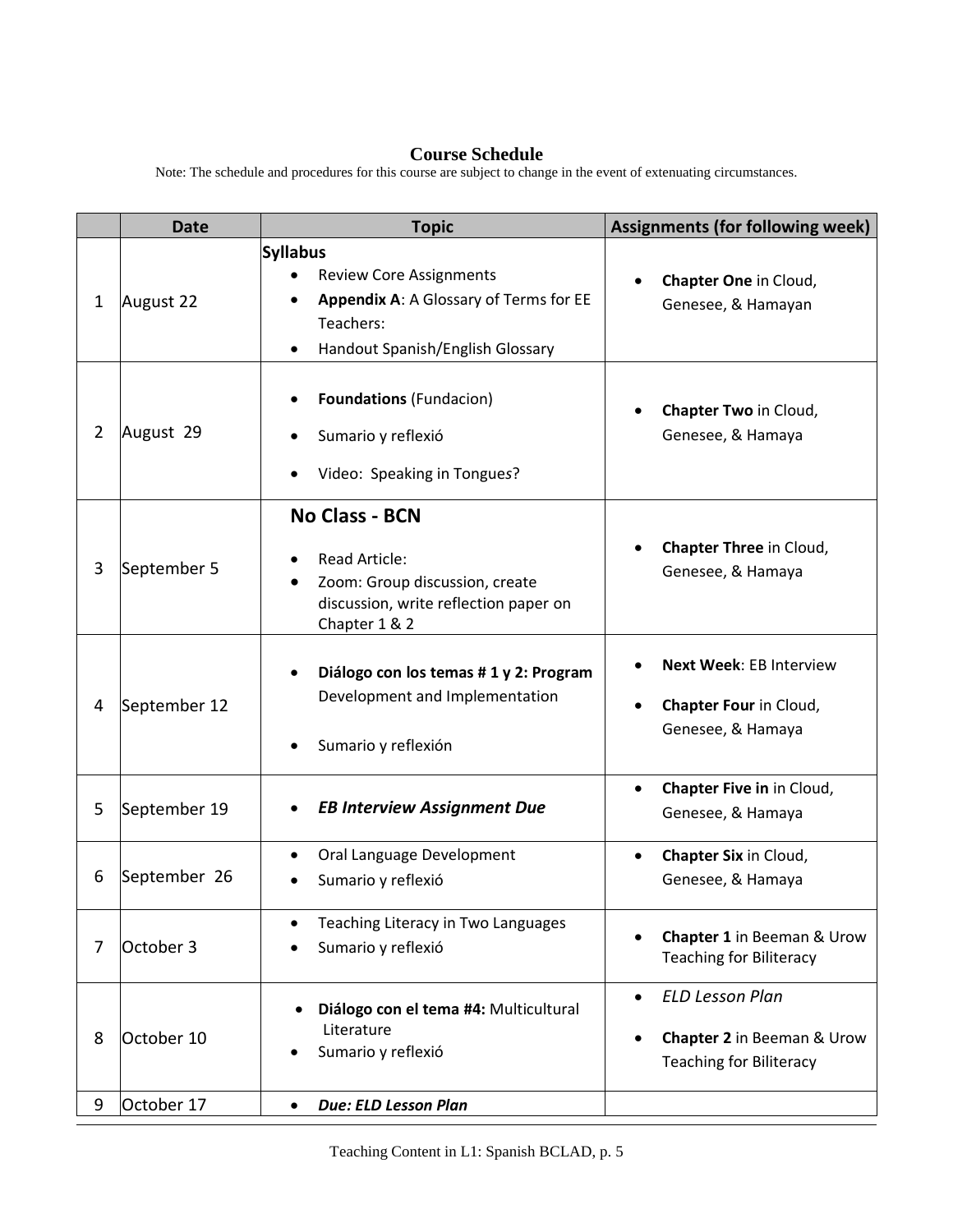|                     |             |                                                                                                                                                       | Chapter 3 in Beeman &<br><b>Urow Teaching for Biliteracy</b>              |  |
|---------------------|-------------|-------------------------------------------------------------------------------------------------------------------------------------------------------|---------------------------------------------------------------------------|--|
| 10                  | October 24  | Spanish Reading and Writing<br>Diálogo con el tema #5 Los métodos<br>para enseñar la lectuura en español -<br>Freeman y Freeman<br>Sumario y reflexió | Chapter 4 in Beeman & Urow<br><b>Teaching for Biliteracy</b>              |  |
| 11                  | October 31  | Content Lesson in Spanish Observation<br>Sumario y reflexió                                                                                           | Chapter 5 in Beeman & Urow<br><b>Teaching for Biliteracy</b>              |  |
| 12                  | November 7  | <b>No Class - BCN</b><br><b>Teaching Spanish Math</b><br>La lectura<br>Sumario y reflexió                                                             | Chapter 6 in Beeman & Urow<br><b>Teaching for Biliteracy</b>              |  |
| 13                  | November 14 | La ensenanz efectiva de la escrtura<br>Sumario y reflexió<br>Due: Content Lesson in Spanish<br><b>Observation</b>                                     | Chapter 7 in Beeman & Urow<br>$\bullet$<br><b>Teaching for Biliteracy</b> |  |
| 14                  | November 21 | Las etapas y los nievels del esarrollo de<br>la escritura<br>Sumario y reflexió                                                                       | <b>Chapter 8</b> in Beeman & Urow<br><b>Teaching for Biliteracy</b>       |  |
| <b>Thanksgiving</b> |             |                                                                                                                                                       |                                                                           |  |
| 15                  | December 5  | <b>Present Content Lesson in Spanish</b>                                                                                                              | Chapter 8 in Beeman & Urow<br><b>Teaching for Biliteracy</b>              |  |
| 16                  | December 12 | <b>Final Week</b><br><b>Present Content Lesson in Spanish</b>                                                                                         |                                                                           |  |
| <b>FINAL</b>        |             |                                                                                                                                                       |                                                                           |  |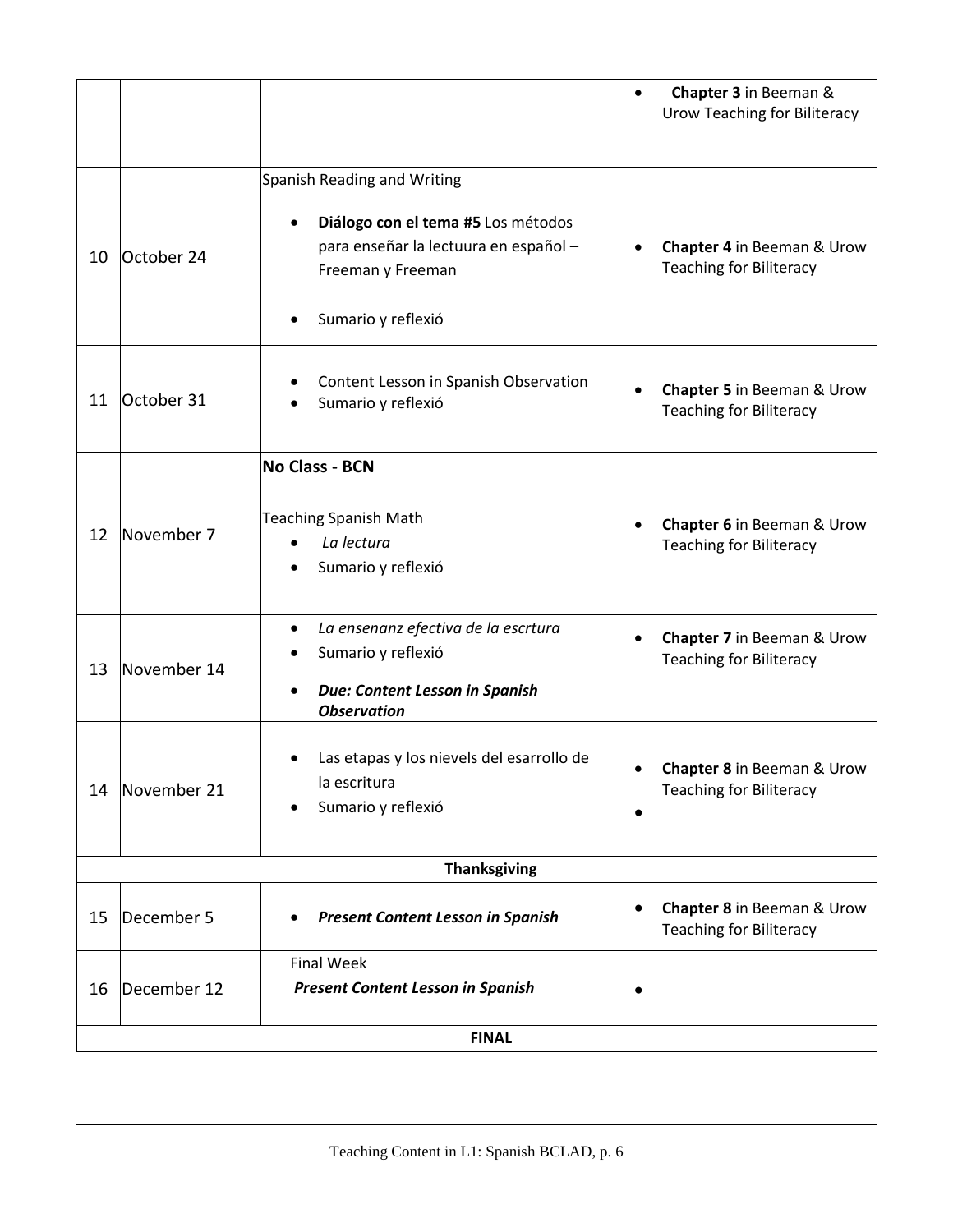## **APPENDIX A. Diálogo Con El Tema**

(*One Page*)



In this course you will learn about the foundations and methodology for teaching in a Spanish bilingual classroom by listening to lectures, participating in class activities including discussions, conducting Internet searches, and by reading articles. However, research and theories alone will not make you a better teacher. Someone once said, *"Knowledge can be learned, but wisdom must be lived."* In order to process new learning and reinforce previous learning, it is necessary to reflect upon the topic and make the connection to your life, personally and professionally.

### *Your reflection should consist of:*

- A visual element (drawing, picture, photo, graphic organizer, etc.) and an explanation of how it connects to the topic (1 pt.)
- 2 quotations from the class session or assigned article (cite source) and a response to each (1 pt.)
- One paragraph describing your understanding of the topic but should not be a summary (1 pt.)
- One paragraph explaining how the topic connects to your life (personal or professional) (1 pt.)

Each diálogo should be written in Spanish unless otherwise specified. The session content will be the focus of each diálogo. Each diálogo should be no longer than one 8-1/2" x 11" page and is worth 4 points. Both sides may be used. The instructor will choose 1 or 2 diálogos per student during the semester to correct grammar, including accents and spelling. Do your very best on each one!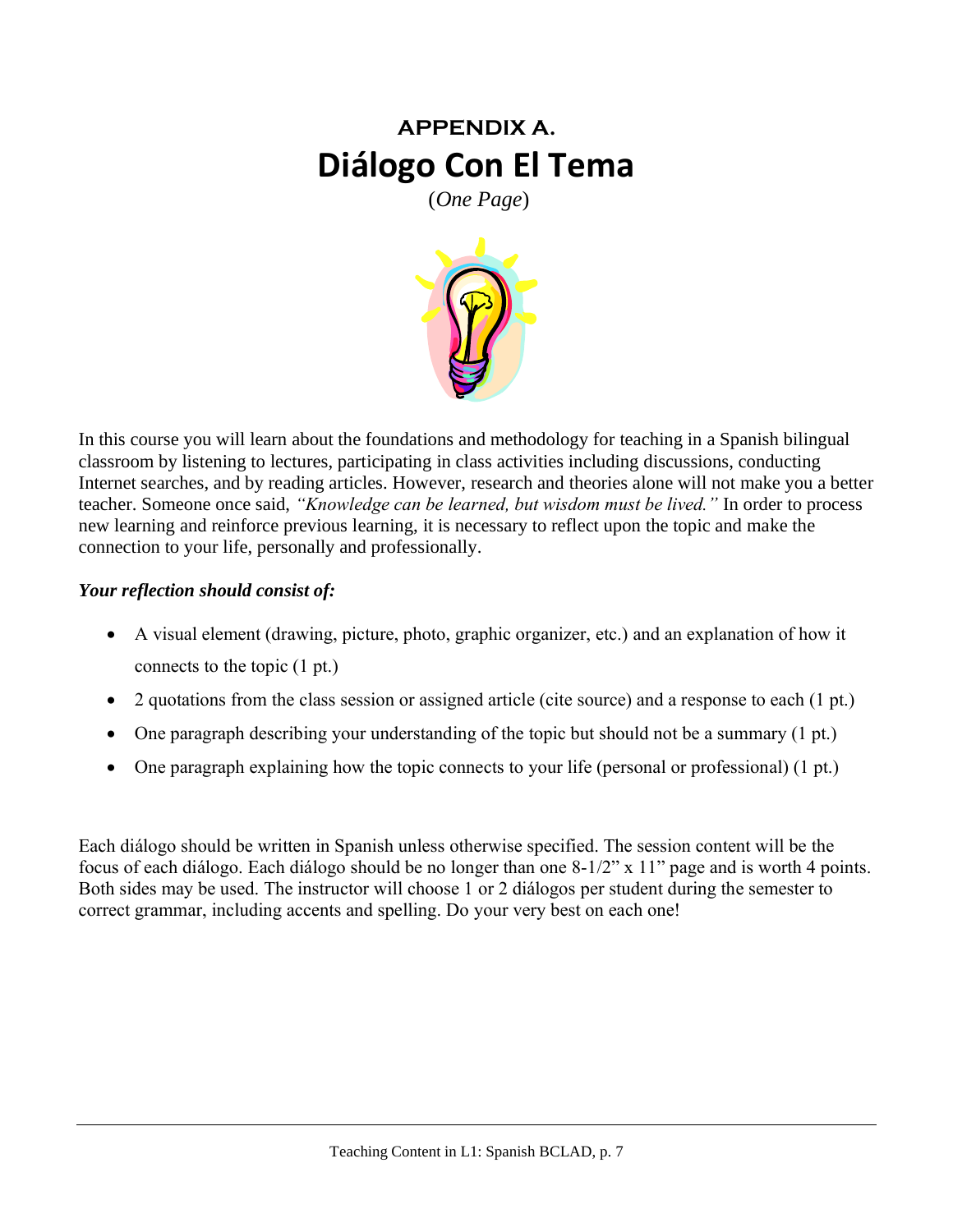# Be creative!

## **APPENDIX B.**  English Language Learner Interview



- **Interview an English Language Learner whose primary language is Spanish.** Student must be an upper elementary, middle school, or high school student who has been in the US school system for less than 5 years.
- Create a book about your ELL student. Be creative. It should include the following:
	- $\checkmark$  A student profile/family background
	- $\checkmark$  School experiences as an ELL student
	- $\checkmark$  Description of assessments in English and Spanish that the student has been given
	- $\checkmark$  Experiences in Bilingual Programs
	- $\checkmark$  Examples of student work to show progress in primary language and English language development
	- $\checkmark$  Plans for the future
	- $\checkmark$  Letter to student encouraging them to continue their education
- Make two copies of the book, one to turn in and one for the student.
- Write a short reflection about the experience and include it on the back of the book you will turn in to me.

………………………………………………………………………………………………..

### **PERMISO**

Yo doy mi permiso para que mi hijo/hija entrevistado/a por el/la maestro(a) estudiantil bilingüe de la Universidad Estatal de Fresno y que la información que se obtenga sea para cumplir los requisitos del proyecto. Entiendo que la información se utilizará solamente en la clase para aprender sobre las experiencias de los estudiantes bilingües que mantienen su primer idioma mientras aprenden inglés.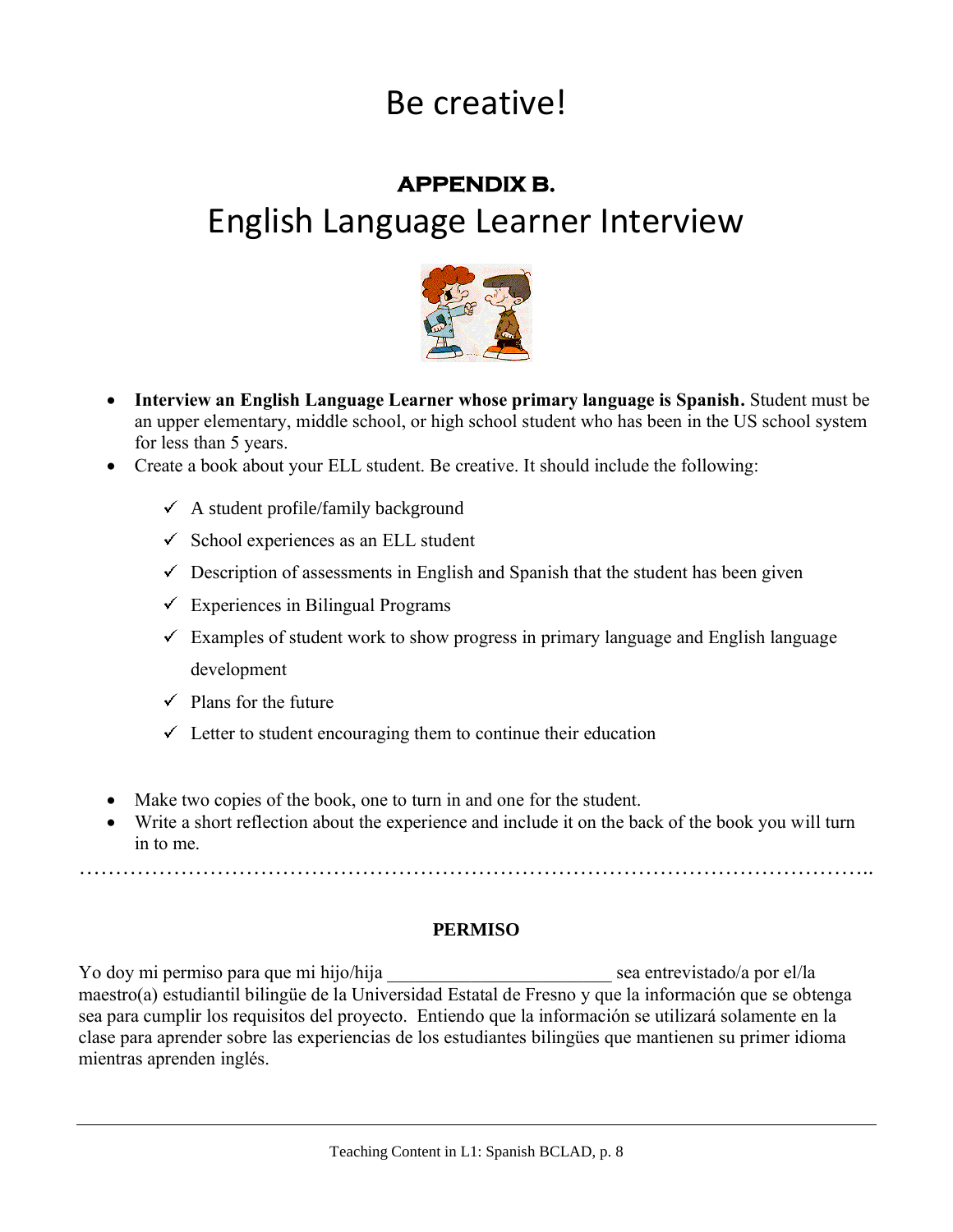# **APPENDIX C. ELD Lesson Plan**



### **ENGLISH LANGUAGE DEVELOPMENT (ELD) FRONTLOADING LANGUAGE LESSON**

**Objective:** (What function will students need to master?)

#### **Bringing lesson to life**:

- **Teach concept and language forms** (signal words, patterns, frames) for function using familiar content.
- **Develop background knowledge and teach topic vocabulary** for upcoming lesson
- **Link new topic vocabulary with needed language patterns**.

*How will you include these in the lesson?*

**I DO IT** (Teach by modeling, explaining, using graphic organizers, patterns, frames, etc.)

**WE DO IT** (Model and monitor or participation & accuracy through whole group practice)

**YOU DO IT** (Monitor practice of student generated language in small groups, partners, or independently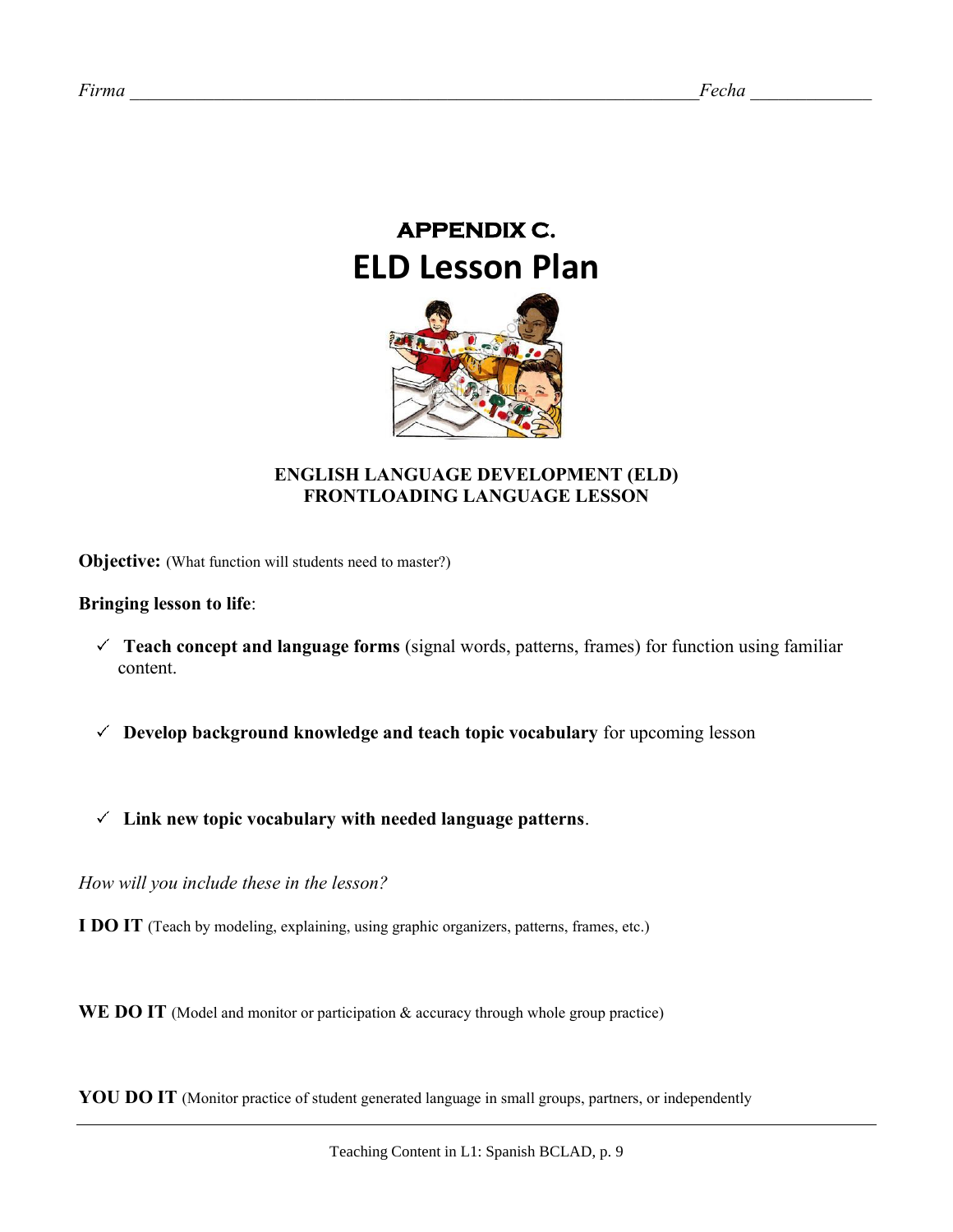### **APPENDIX D**

## **Content Lesson in Spanish Observation**

(Fine Arts, Math, Reading, Science, or Social Studies)

### **Part I**

Include the following information in your lesson observation project: Your Name: Date of Observation: District/School: Subject/Grade Level: Lesson Topic: Length of Lesson: Materials Used:

### **Part II**

Describe your observation of the following areas in paragraph form using examples from the lesson:

- Clearly defined **OBJECTIVES**
- **BUILDING BACKGROUND** (concepts linked to students' prior knowledge)
- Key vocabulary emphasized
- **COMPREHENSIBLE INPUT** (appropriate, clear explanations, variety of techniques, pacing)
- Specific **SDAIE STRATEGIES** observed
- Frequent opportunities for **INTERACTION** (teacher/students, student/student)
- Integration of all **LANGUAGE SKILLS** (listening, speaking, reading, writing)
- Regular **FEEDBACK/ASSESSMENT** provided (spot-checking, group response, etc.)
- Time for **METACOGNITION** (review, processing of new knowledge, debrief)

### **Part III**

Write a paragraph discussing your reaction to the lesson observed and what you learned. Explain what you will use or not use in your future classroom.